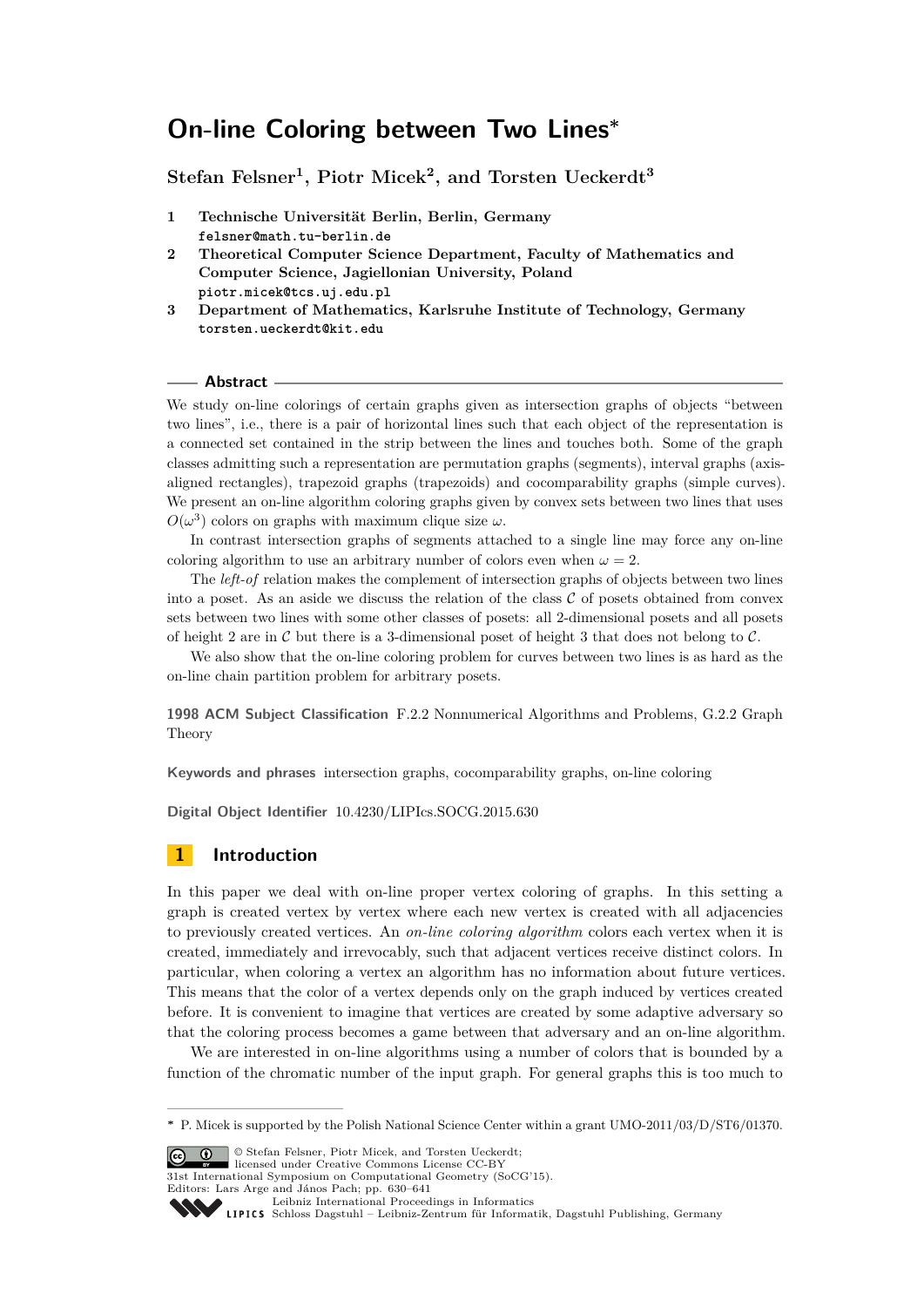ask for. Indeed, it is a popular exercise to devise a strategy for adversary forcing any on-line algorithm to use arbitrarily many colors on a forest. However, some restricted graph classes admit competitive on-line coloring algorithms. Examples are  $P_5$ -free graphs [\[13\]](#page-11-1), interval graphs [\[15\]](#page-11-2) and cocomparability graphs [\[12\]](#page-11-3). All of these classes are covered by the main result of Penrice, Kierstead and Trotter in [\[12\]](#page-11-3) that says that for any tree *T* with radius 2, the class of graphs that do not contain an induced copy of *T* can be colored on-line with the number of colors depending only on *T* and the clique number of the input graph.

We are interested in situations where the on-line graph is presented with a geometric intersection representation. A graph  $G$  is an *intersection graph of a family*  $\mathcal F$  *of sets* if the vertices of  $G$  and the elements of  $\mathcal F$  are in bijection such that two vertices are adjacent in  $G$ if and only if the corresponding sets intersect. For convenience, we identify the intersection graph of the family  $\mathcal F$  with  $\mathcal F$  itself. The most important geometric intersection graphs arise from considering compact, arc-connected sets in the Euclidean plane  $\mathbb{R}^2$ . In the corresponding on-line coloring problem such objects are created one at a time and an on-line coloring algorithm colors each set when it is created in such a way that intersecting sets receive distinct colors. For many geometric objects the on-line coloring problem is still hopeless, e.g., disks and axis-aligned squares (Erlebach and Fiala [\[8\]](#page-10-0)). Since any intersection graph *G* of translates of a fixed compact convex set in the plane has a maximum degree bounded by 6*ω*(*G*) − 7 (Kim, Kostochka and Nakprasit [\[16\]](#page-11-4)), any on-line algorithm that uses a new color only when it is forced to, colors *G* with at most  $6\omega(G) - 6$  colors.

In this paper we consider the on-line coloring problem of geometric objects *spanned* between two horizontal lines, that is, arc-connected sets that are completely contained in the strip **S** between the two lines and have non-empty intersection with each of the lines. Clearly, such a family imposes a partial order on its elements where *x < y* if *x* and *y* are disjoint and *x* is contained in the left component of  $S \setminus y$ . Hence, two sets intersect if and only if they are incomparable in the partial order, i.e., the intersection graph is a cocomparability graph. In particular,  $\chi(G) = \omega(G)$  for all such graphs *G*. Conversely every cocomparability graph has a representation as intersection graph of *y*-monotone curves between two lines. The usual way to state this result is by saying that cocomparability graphs are function graphs, see [\[10\]](#page-11-5) or [\[17\]](#page-11-6). If the representation is given the cocomparability graph comes with a transitive orientation of the complement. In this setting there is an on-line algorithm that uses  $\omega^{O(\log \omega)}$ colors when  $\omega$  is the clique number of the graph (Bosek and Krawczyk [\[3\]](#page-10-1), see also [\[2\]](#page-10-2)). This subexponential function in  $\omega$  is way smaller than the superexponential function arising from the on-line algorithm for cocomparability graphs from [\[12\]](#page-11-3). The best known lower bound for on-line coloring of cocomparability graphs is of order  $\Omega(\omega^2)$ , see [\[1\]](#page-10-3). We present an on-line algorithm that uses only  $O(\omega^3)$  colors on convex objects spanned between two lines.

Intersection graphs of convex sets spanned between two lines generalize several well-known graph classes.

- *Permutation graphs* are intersection graphs of segments spanned between two lines and posets admitting such cocomparability graphs are the 2-dimensional posets.
- *Interval graphs* are intersection graphs of axis-aligned rectangles spanned between two horizontal lines.
- *Bounded tolerance graphs* are intersection graphs of parallelograms with two horizontal edges spanned between two horizontal lines. (Bounded tolerance graphs were introduced in [\[9\]](#page-10-4))
- *Triangle graphs* (a.k.a. PI-graphs) are intersection graphs of triangles with a horizontal  $\blacksquare$ side spanned between two horizontal lines. (Triangle graphs were introduced in [\[5\]](#page-10-5))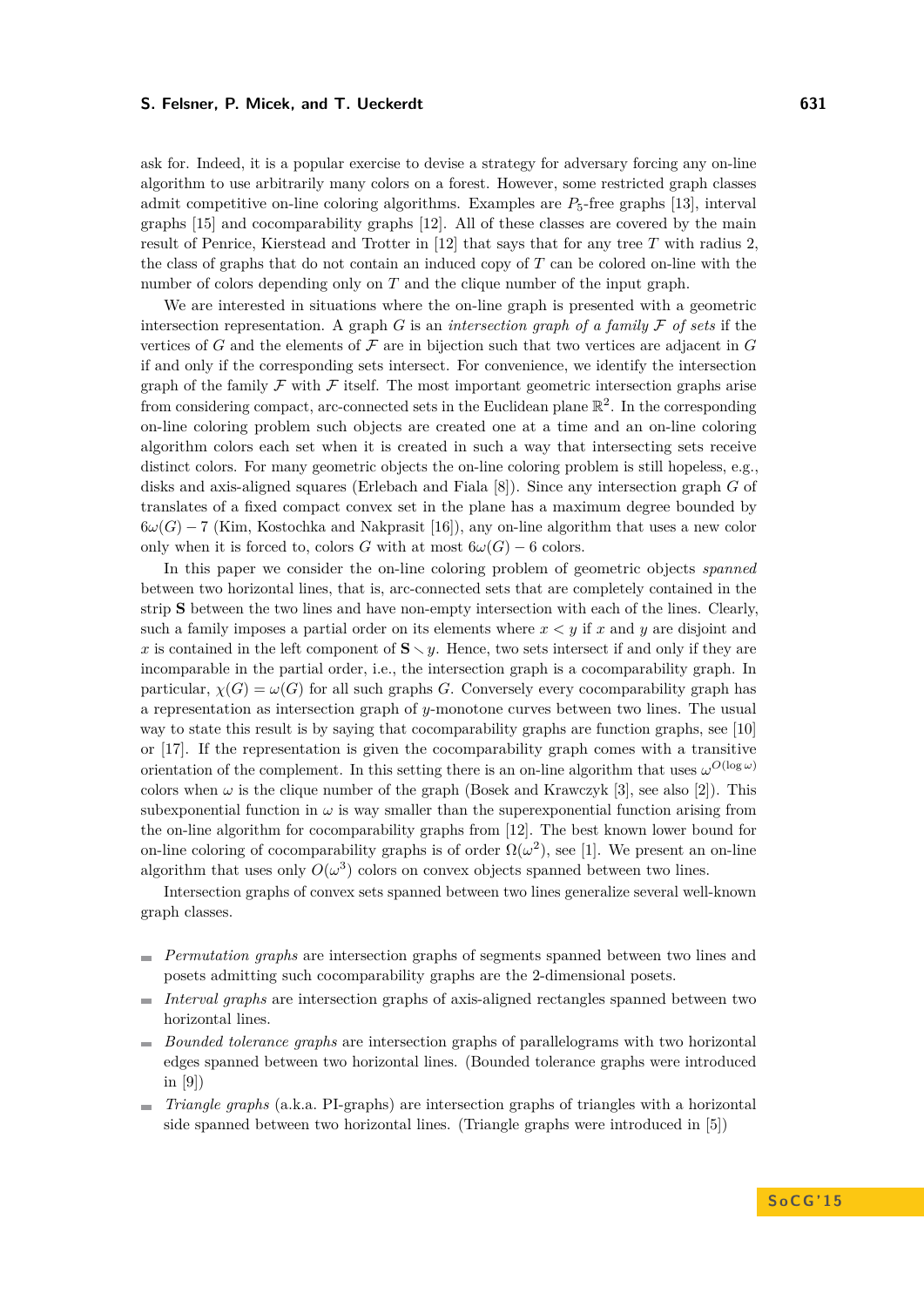#### <span id="page-2-2"></span>**632 On-line Coloring between Two Lines**



**Figure 1** The containment order of some classes of graphs given by objects between two lines together with the performance guarantee for the best known on-line coloring algorithm (given the intersection representation as input).

*Trapezoid graphs* are intersection graphs of trapezoids with two horizontal edges spanned  $\blacksquare$ between two horizontal lines. Posets admitting such cocomparability graphs are the posets of interval-dimension at most 2. (Trapezoid graphs were independently introduced in [\[5,](#page-10-5) [6\]](#page-10-6)).

Effective on-line coloring algorithms have been known for some of these classes:

- *Permutation graphs* can be colored on-line with  $\binom{\omega+1}{2}$  colors (Schmerl 1979 unpublished, see [\[1\]](#page-10-3)). Kierstead, McNulty and Trotter [\[11\]](#page-11-7) generalized Schmerl's idea and gave an online algorithm chain partitioning *d*-dimensional posets, presented with *d* linear extensions witnessing the dimension, and using  $\binom{\omega+1}{2}^{d-1}$  chains, here  $\omega$  is the width of the poset.
- *Interval graphs* can be colored on-line with  $3\omega 2$  colors (Kierstead and Trotter [\[15\]](#page-11-2)).  $\overline{a}$

An easy strategy for on-line coloring is given by *First-Fit*, which is the strategy that colors each incoming vertex with the least admissible natural number. While First-Fit uses  $O(\omega)$ colors on interval graphs (see [\[19\]](#page-11-8)) it is easy to trick this strategy and force arbitrary number of colors on permutation graphs of clique-size 2 (see survey [\[1\]](#page-10-3)). The behavior of the First-Fit algorithm on *p*-tolerance graphs  $(0 < p < 1)$ , a subclass of bounded tolerance graphs, was studied in [\[14\]](#page-11-9). First-Fit uses there  $O(\frac{\omega}{1-p})$  colors.

<span id="page-2-0"></span>▶ **Theorem 1.** *There is an on-line algorithm coloring convex sets spanned between two lines* with  $O(\omega^3)$  colors when  $\omega$  *is the clique number of the intersection graph.* 

Note that our on-line coloring algorithm is best known for bounded tolerance graphs, trapezoid and triangle graphs. The best known lower bound  $\binom{\omega+1}{2}$  (see [\[1\]](#page-10-3)) holds already for permutation graphs (segments). Proofs are deferred to later sections.

A poset is called *convex* if its cocomparability graph is an intersection graph of convex sets spanned between two lines. We give a short proof that all height 2 posets are convex. All 2-dimensional posets are convex but not all 3-dimensional.

#### <span id="page-2-1"></span>**Proposition 2.**

- **1.** *Every height* 2 *poset is convex;*
- **2.** *There is a* 3*-dimensional height* 3 *poset that is not convex.*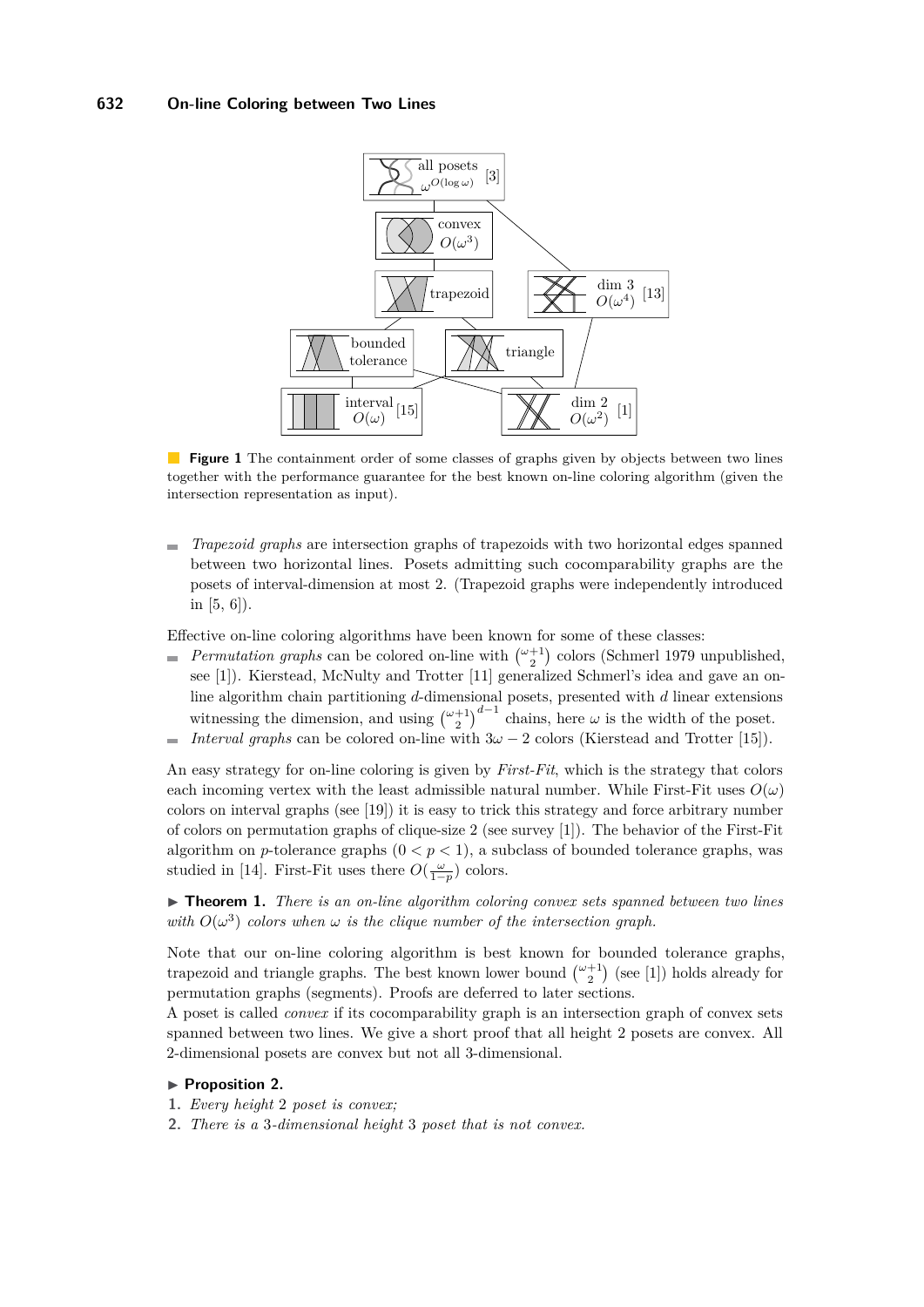Rok and Walczak [\[20\]](#page-11-10) have looked at intersection graphs of connected objects that are attached to a horizontal line and contained in the upper halfplane defined by this line. They show that there is a function *f* such that  $\chi(G) \leq f(\omega(G))$  for all *G* admitting such a representation. However, there is no effective on-line coloring algorithm for graphs in this class, even if we restrict the objects to be segments.

<span id="page-3-2"></span>I **Proposition 3.** *Any on-line algorithm can be forced to use arbitrarily many colors on a family of segments attached to a line, even if the family contains no three pairwise intersecting segments* ( $\omega = 2$ ).

Recall that it may make a difference for an on-line coloring algorithm whether the input is an abstract cocomparability graph, or the corresponding poset, or a geometric representation. Kierstead, Penrice and Trotter [\[12\]](#page-11-3) gave an on-line coloring algorithm for cocomparability graphs using a number of colors that is superexponential in *ω*. Bosek and Krawczyk [\[3\]](#page-10-1) introduced an on-line coloring algorithm for posets using  $\omega^{O(\log \omega)}$  colors where  $\omega$  is the width of the poset. We show that having a poset represented by *y*-monotone curves between two lines does not help on-line algorithms. Indeed, such a representation can be constructed on-line if the poset is given.

<span id="page-3-1"></span>▶ **Theorem 4.** *There is an on-line algorithm that for any poset draws y-monotone curves spanned between two lines such that*  $x < y$  *in the poset if and only if the curves*  $x$  *and*  $y$  *are disjoint and x lies left of y. That means, for every element of the poset when it is created a curve is drawn in such a way that throughout the set of already drawn curves forms a representation of the current poset.*

Theorem [1](#page-2-0) and Proposition [2](#page-2-1) are proven in Section [2.](#page-3-0) Actually we define the class of quasi-convex posets and show the  $O(\omega^3)$  bound for this class. Since every convex poset is quasi-convex this implies Theorem [1.](#page-2-0) The section is concluded with a proposition showing that the class of quasi-convex posets is a proper superclass of convex posets. In Section [3](#page-7-0) we discuss general connected sets between two lines. In this context we prove Theorem [4.](#page-3-1) We conclude the paper with a proof of Proposition [3](#page-7-0) in Section 3 and a list of four open problems related to these topics that we would very much like to see answered.

## <span id="page-3-0"></span>**2 Quasi-Convex Sets Between Two Lines**

A connected set *v* spanned between two parallel lines is *quasi-convex* if it contains a segment *s<sup>v</sup>* that has its endpoints on the two lines. When working with a family of quasi-convex sets it is convenient to fix such a segment  $s_v$  for each  $v$  and call it the *base segment* of the set  $v$ . Clearly, every convex set spanned between two lines is also quasi-convex.

Below we show that there is an on-line algorithm coloring a family of quasi-convex sets between two parallel lines with  $O(\omega^3)$  colors, when  $\omega$  is the clique number of the family. This implies Theorem [1](#page-2-0)

**Proof of Theorem [1.](#page-2-0)** We describe an on-line coloring algorithm using at most  $\binom{\omega+1}{2} \cdot 24\omega$ colors on quasi-convex sets spanned between two parallel lines with clique number at most *ω*. The algorithm colors incoming sets with triples  $(\alpha, \beta, \gamma)$  of positive integers with  $\alpha + \beta \leq \omega + 1$ and  $\gamma \leq 24\omega$  in such a way that intersecting sets receive different triples.

Let  $\ell^1, \ell^2$  be the two horizontal lines such that the quasi-convex sets of the input are spanned between  $\ell^1$  and  $\ell^2$ . With a quasi-convex set *v* we consider a fixed base segment  $s_v$ and the points (*x*-coordinates)  $v^i = s_v \cap \ell^i$  for  $i = 1, 2$ .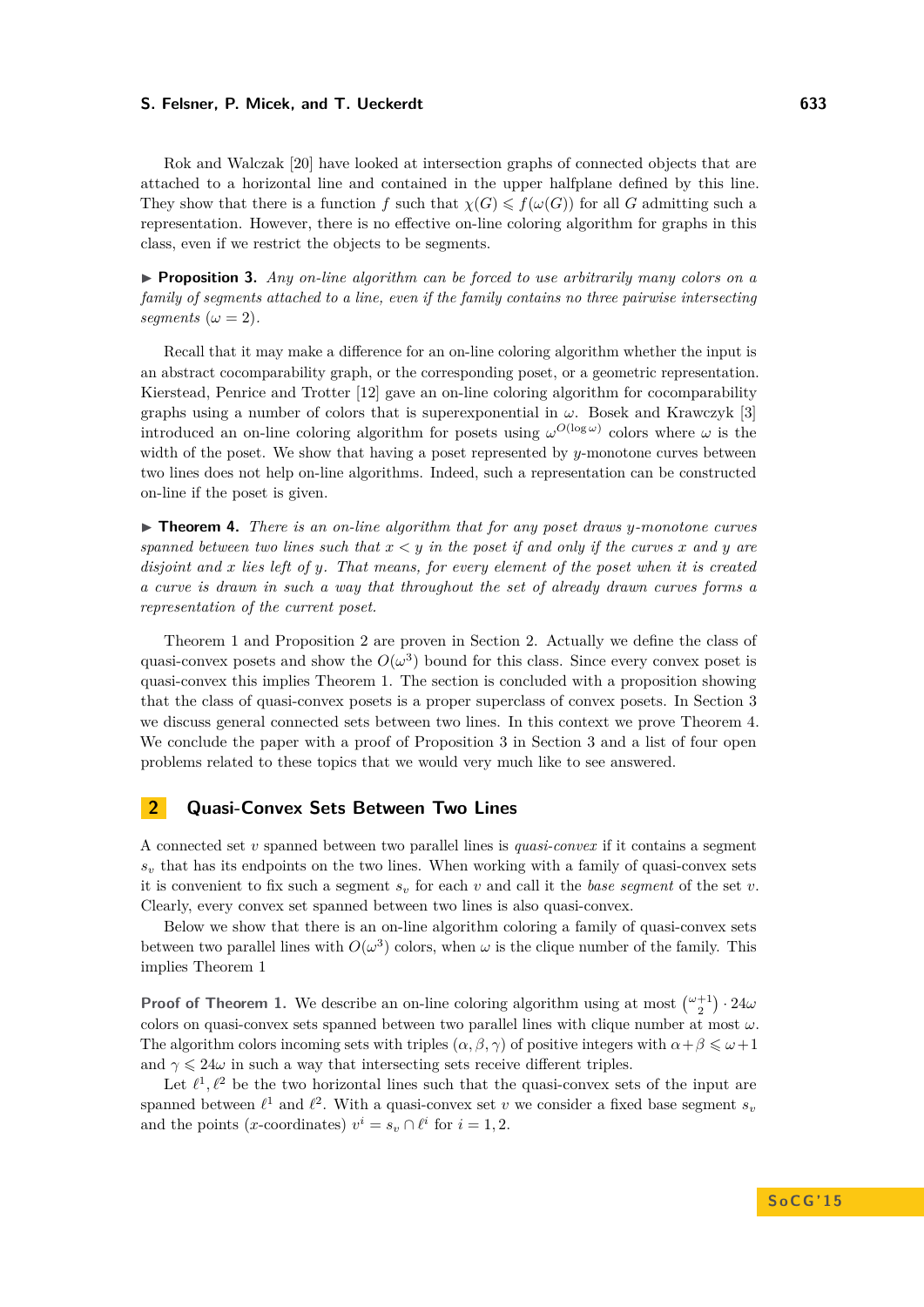#### **634 On-line Coloring between Two Lines**

A sequence  $(v_1, \ldots, v_k)$  of already presented quasi-convex sets is *i*-increasing for  $i = 1, 2$ if we have  $v_1^i \leq v_2^i \leq \ldots \leq v_k^i$ . The reverse of an *i*-increasing sequence is called *i-decreasing* for  $i = 1, 2$ . Let  $\alpha_v$  be the size of a maximum sequence  $S_\alpha(v)$  of already presented sets that is 1-increasing and 2-decreasing and starts with *v*. Let  $\beta_v$  be the size of a maximum sequence  $S_{\beta}(v)$  of already presented sets that is 1-decreasing and 2-increasing and starts with *v*.

The algorithm is going to color *v* with a triple  $(\alpha_v, \beta_v, \gamma_v)$  where  $\alpha_v$  and  $\beta_v$  are defined as above. The definition of  $\alpha_v$  and  $\beta_v$  is as in Schmerl's on-line algorithm for chain partitions of 2-dimensional orders or equivalently on-line coloring of permutation graphs. Indeed, if the input consists of a set of segments, then any two segments with the same  $\alpha$ - and  $\beta$ -values are disjoint.

For a fixed pair  $(\alpha, \beta)$  consider the set  $X = X(\alpha, \beta)$  of all quasi-convex sets *u* presented so far that have been colored colored with  $(\alpha, \beta, *)$ , where  $*$  an arbitrary value of the third coordinate. Since  $S_\alpha(v) \cup S_\beta(v)$  is a collection of sets with pairwise intersecting base segments we can conclude that  $\alpha_v + \beta_v = |S_\alpha(v)| + |S_\beta(v)| = 1 + |S_\alpha(v) \cup S_\beta(v)| \leq 1 + \omega$ .

To determine  $\gamma_v$  the algorithm uses First-Fit on the set  $X(\alpha, \beta)$ . Bosek et al. [\[4\]](#page-10-7) have shown that First-Fit is efficient on cocomparability graphs with no induced  $K_{t,t}$ . The best bound is due to Dujmović, Joret and Wood [\[7\]](#page-10-8): First-Fit uses at most  $8(2t-3)\omega$  colors on cocomparability graphs with no induced *Kt,t*.

To make the result applicable we show that the intersection graph of each class  $X(\alpha, \beta)$ is a cocomparability graph with no induced  $K_{3,3}$ . As the number of these sets is at most  $\binom{\omega+1}{2}$ , this will conclude the proof.

#### $\blacktriangleright$  **Claim.** *The bases of sets in*  $X(\alpha, \beta)$  *are pairwise disjoint.*

**Proof of Claim.** Consider any two sets  $u_1, u_2 \in X$  with the endpoints  $u_j^i \in u_j \cap \ell^i$  for  $i = 1, 2$ and  $j = 1, 2$  of their bases. It suffices to show that we have  $u_1^i < u_2^i$  for  $i = 1, 2$  or  $u_1^i > u_2^i$ for  $i = 1, 2$ .

Assume that  $u_1^1 \leq u_2^1$  and  $u_1^2 \geq u_2^2$  and that  $u_1$  was presented before  $u_2$ . Since  $u_1 \in$  $X(\alpha, \beta)$  it is part of a 1-decreasing and 2-increasing sequence  $(u_1, v_2, \dots, v_\beta)$ . The sequence  $(u_2, u_1, v_2, \ldots, v_\beta)$  is a longer 1-decreasing and 2-increasing sequence starting with  $u_2$ . This contradicts the fact that  $u_2 \in X(\alpha, \beta)$ .

A similar argument applies when *u*<sup>2</sup> was presented before *u*1. In this case we compare the 1-increasing and 2-decreasing sequences  $(u_2, v_2, \ldots, v_\alpha)$  and  $(u_1, u_2, v_2, \ldots, v_\alpha)$  to arrive at a contradiction.

#### $\blacktriangleright$  **Claim.** *The intersection graph of*  $X(\alpha, \beta)$  *contains no induced*  $K_{3,3}$ *.*

**Proof of Claim.** Let *U* and *V* be any two disjoint triples of sets in *X*. We shall show that if *U* and *V* are independent, then there is a set in *U* which is disjoint from a set in *V*, i.e., that the intersection graph of these six sets is not an induced  $K_{3,3}$  with bipartition classes  $U, V$ .

By the previous claim the bases of these six sets in  $U \cup V$  are disjoint and hence are naturally ordered from left to right within the strip. Without loss of generality amongst the leftmost three bases at least two belong to sets in *U* and thus amongst the rightmost three bases at least two belong to sets in *V*. In particular, there are four sets  $u_1, u_2 \in U$ ,  $v_1, v_2 \in V$  whose left to right order of bases is  $u_1, u_2, v_1, v_2$ .

By assumption  $u_1, u_2$  and  $v_1, v_2$  are non-intersecting. Since the base of each set is contained in the corresponding set (quasi-convexity) we know that  $u_1$  lies completely to the left of the base of  $u_2$  and  $v_2$  lies completely to the right of the base of  $v_1$ . Together with the order of the bases of  $u_2$  and  $v_1$  this makes  $u_1$  and  $v_2$  disjoint.

J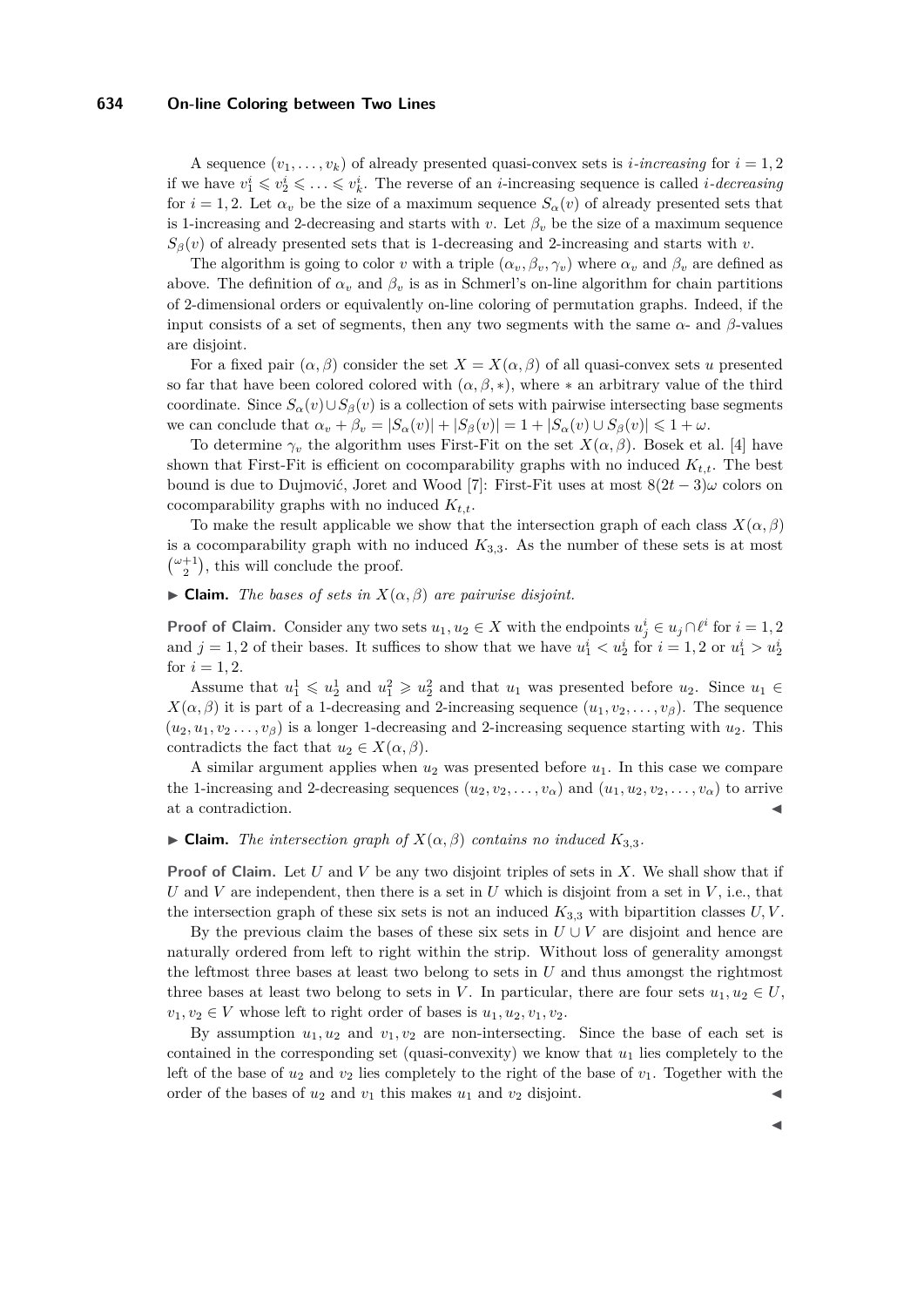<span id="page-5-0"></span>

Figure 2 A poset of height 2 and its representation with convex sets spanned between two lines.

<span id="page-5-1"></span>

**Figure 3** A height 3 and 3-dimensional poset that is not quasi-convex. Provided with its 3 linear extensions witnessing the dimension.

It is possible to decrease the number of colors used by the algorithm from  $\binom{\omega+1}{2} \cdot 24\omega$  to  $\binom{\omega+1}{2}$  · 16*ω* by showing that the pathwidth of the intersection graph of  $X(\alpha,\beta)$  is at most 2*ω* − 1 and applying another result from [\[7\]](#page-10-8): First-Fit on cocomparability graph of pathwidth at most *t* uses at most  $8(t + 1)$  colors.

**Proof of Proposition [2.](#page-2-1)** Let *P* be any poset of height 2, and let *X* and *Y* be the sets of minimal and maximal elements in *P*, respectively. We represent the elements in *Y* as pairwise intersecting segments so that every segment appears on the left envelope, that is, on every segment  $y \in Y$  there is a point  $r_y$  such that the horizontal ray emanating from  $r_y$  to the left has no further intersection with segments from *Y*. Choose  $p \in \ell^1$  and  $q \in \ell^2$  to the left of all segments for *Y* and define for each  $x \in X$  the convex set  $C_x$  as the convex hull of  $p, q$  and the set of all  $r_y$  for which  $y$  and  $x$  are incomparable in  $P$ . It is easy to check that in the resulting representation two sets intersect if and only if the corresponding elements in *P* are incomparable. See Figure [2](#page-5-0) for an illustration.

We claim that the poset *Q* depicted in Figure [3](#page-5-1) is not quasi-convex. Suppose that there is a quasi-convex realization of *Q*. Fix three points within the strip  $x \in a \cap A$ ,  $y \in b \cap B$ , and  $z \in c \cap C$ . The *type* of a segment *s* spanned in the strip and avoiding *x*, *y* and *z* is the subset of  $\{x, y, z\}$  consisting of the points that are to the left of *s*. How many different types of segments can exist for given *x*, *y* and *z*? We claim that among 8 possible subsets only 7 are realizable. Indeed, consider the point  $p \in \{x, y, z\}$  with the middle value with respect to the vertical axis. Then either  $\{p\}$  or  $\{x, y, z\} \setminus \{p\}$  is not realizable (see Figure [3\)](#page-5-1). A collection of quasi-convex sets representing the elements  $d, e, f, g, h, i$  of  $Q$  must have base segments of pairwise distinct types. Moreover the types  $\emptyset$  and  $\{x, y, z\}$  do not occur. This leaves 5 possible types for 6 elements, contradiction.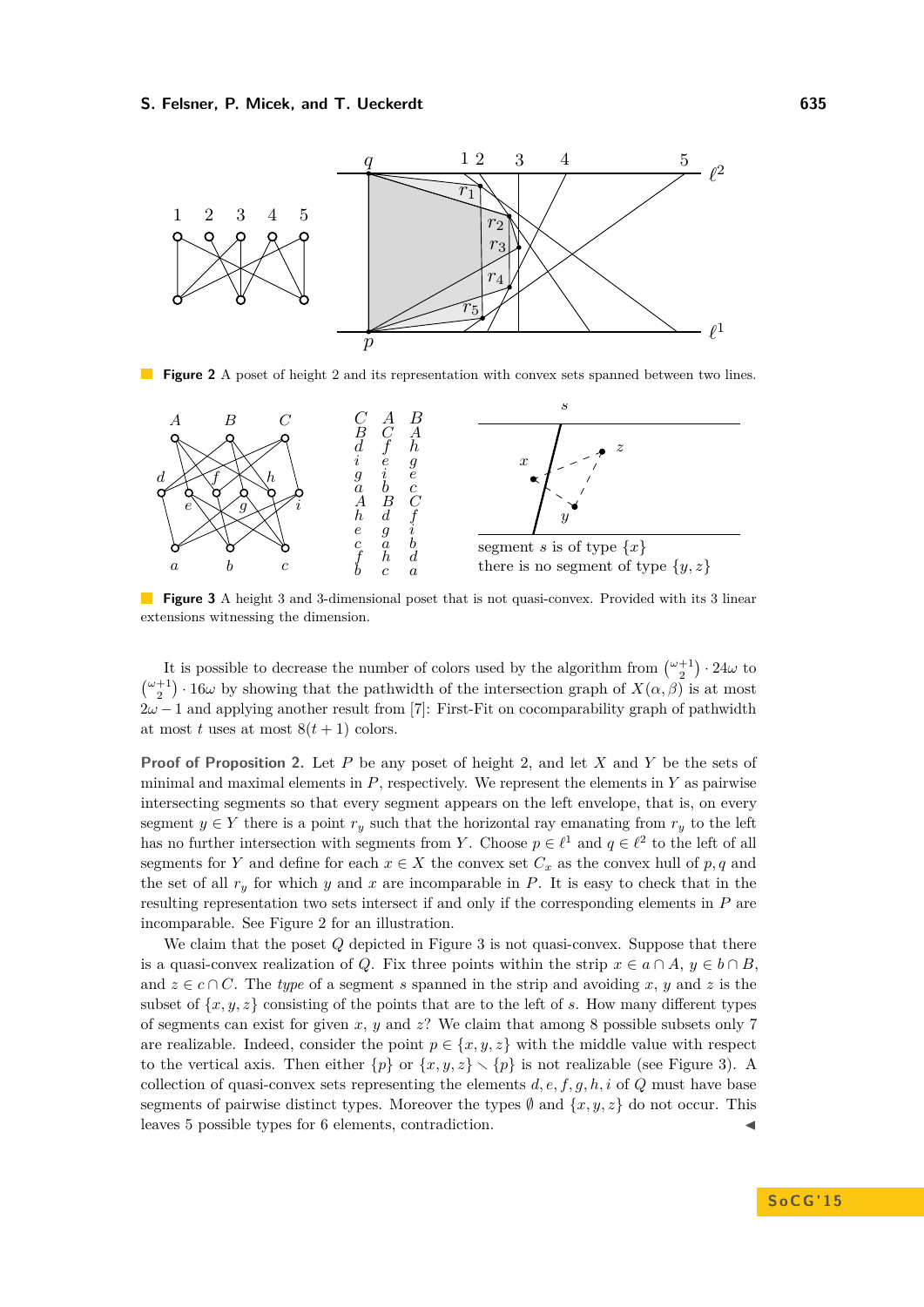<span id="page-6-2"></span><span id="page-6-0"></span>

<span id="page-6-1"></span>**Figure 4** [\(a\)](#page-6-0) The 6-element poset *Q* and the elements  $w_1, w_2$  of *P* for the downset  $D = \{a, b, d, e, f\}$ in *Q*. [\(b\)](#page-6-1) The segment representation  $R$  of *Q* with the cells *w*, *x*, *y* and *z* corresponding to the downsets {*a, b, d, e, f*}, {*b, e, f*}, {*a, e*} and {*a, b, c*} in *Q*, respectively.

#### ▶ **Proposition 5.** *There is a quasi-convex poset that is not convex.*

**Proof.** Consider the poset *Q* on the set  $E = \{a, b, c, d, e, f\}$  as shown in Figure [4a.](#page-6-0) Moreover, consider the representation  $R$  of  $Q$  with segments spanned between two lines given in Figure [4b.](#page-6-1) Each cell *w* in  $\mathcal R$  naturally corresponds to the downset  $D_w$  in  $Q$  (downwards closed subset of  $E$ ) formed by those segments in  $R$  that lie to the left of  $w$ .

We shall construct a quasi-convex poset  $\overline{Q}$  that has  $Q$  as an induced subposet. Later we extend  $\overline{Q}$  by one point to a quasi-convex poset *P* and we prove that *P* is not convex.

Define  $\bar{Q} \supset Q$  as follows. For each cell *w* in R corresponding to a downset  $D_w \subseteq E$  of  $Q$ there are two incomparable elements  $w_1, w_2$  in  $\overline{Q}$ , where  $w_2$  is above all elements in  $D_w$  and  $w_1$  is below all elements in  $E \setminus D_w$ . There are no further comparabilities between  $w_1, w_2$ and elements of  $\overline{Q}$ , except for those implied by transitivity. We refer again to Figure [4](#page-6-2) for an illustration.

We extend  $\overline{Q}$  by adding an element *g* below *d* and  $y_2$ , but incomparable to  $x_2$  and  $z_2$ , where *y*, *x* and *z* are the cells in R corresponding to downsets  $\{a, e\}$ ,  $\{b, e, f\}$ ,  $\{a, b, c\}$  in *Q*, respectively (Figure [4b\)](#page-6-1). Let *P* be the poset after adding *g*.

To see that *P* is quasi-convex take the representation  $\mathcal R$  of  $Q$ , select a point  $p_w$  in each cell *w*, let *s* and *t* be two segments such that *s* is on the left and *t* is on the right of all segments in  $\mathcal{R}$ . For each cell *w* of  $\mathcal{R}$  define T-shaped sets for  $w_1$  and  $w_2$  consisting of *s* and *t*, respectively, together with a horizontal segment ending at  $p_w$ . Finally let *g* be the union of *s* and two horizontal segments, one ending at  $p_x$  and one at  $p_z$ .

Fix any quasi-convex representation  $\overline{\mathcal{R}}$  of  $\overline{Q}$ . By definition each quasi-convex set in *E* comes with a base segment spanned between the two lines. With  $\mathcal{R}'$  we denote the configuration of the base segments corresponding to elements of *Q*.

 $\triangleright$  **Claim.** The segment representations  $\mathcal{R}$  and  $\mathcal{R}'$  are equivalent in the sense that the segments together with  $\ell^1$  and  $\ell^2$  induce (up to reflection) the same plane graph where vertices are *attachment points and crossings of segments and edges are pieces of segments/lines between consecutive vertices).*

**Proof of Claim.** Consider any cell *w* in R and the corresponding downset  $D_w \subseteq E$  of *Q*. By the definition of  $w_1, w_2$  in  $\overline{Q}$  (in particular, the fact that the corresponding sets intersect in  $\bar{\mathcal{R}}$ ), there is a cell  $\bar{w}$  in  $\mathcal{R}'$  that lies to the right of all sets in  $D_w$  and to the left of all sets in  $E \setminus D_w$ . Since there can be only one such cell in  $\mathcal{R}'$ , we have an injection  $\varphi$  from the cells of  $R$  into the cells of  $R'$ .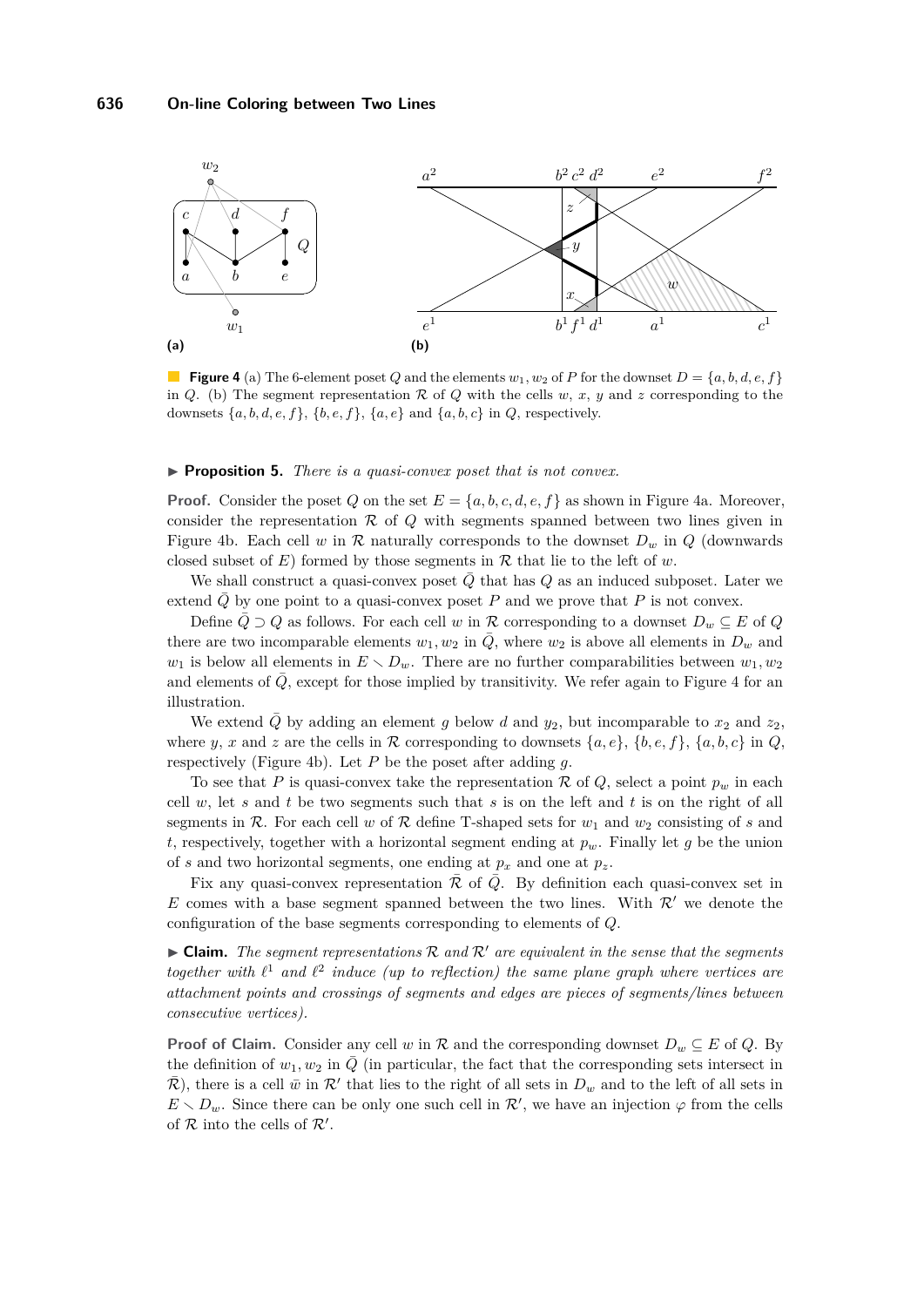Next note that if  $s, t$  are two intersecting segments in  $\mathcal{R}$ , then there is a cell in  $\mathcal{R}$  with *s* to the left and *t* to the right, as well as another cell with *s* to the right and *t* to the left. With  $\varphi$  we have such cells also in  $\mathcal{R}'$  and hence the segments for *s* and *t* in  $\mathcal{R}'$  intersect as well. Disjoint segments in  $R$  represent a comparability in  $Q$ , hence, the corresponding segments in  $\mathcal{R}'$  have to be disjoint as well. It follows that the number of intersections and, hence, also the number of cells, is the same in  $\mathcal R$  and  $\mathcal R'$ , proving that  $\varphi$  is a bijection.

To show that  $\mathcal{R}$  and  $\mathcal{R}'$  are equivalent we now consider the dual graphs. That is we take the cells between the lines as vertices and make them adjacent if and only if the corresponding downsets differ in exactly one element. These dual graphs come with a plane embedding. All the inner faces of these embeddings correspond to crossings and are therefore of degree 4. Moreover, every 4-cycle of these graphs has to be an inner face. This uniquely determines (up to reflection) the embeddings of these dual graphs and hence also of the primal graphs. For the last conclusion we have used that the union of all segments in  $\mathcal R$  and  $\mathcal R'$  is connected.

#### $\blacktriangleright$  **Claim.** *P is not convex.*

**Proof of Claim.** By the previous claim every quasi-convex representation of *P* induces a segment representation  $\mathcal{R}'$  of  $Q$  equivalent to  $\mathcal{R}$ . We denote the segments in  $\mathcal{R}'$  for elements  $a, b, c, d, e, f$  by  $a^*, b^*, c^*, d^*, e^*, f^*$ , respectively, and the cells in  $\mathcal{R}'$  corresponding to  $x, y, z$ in R by  $x^*, y^*, z^*$ , respectively. We claim that  $x^*$  lies strictly below  $y^*$ , which lies strictly below *z* ∗ . Indeed, we can construct a *y*-monotone curve as follows (Figure [4b\)](#page-6-1): Start with the highest point of  $x^*$ , i.e., the crossing of  $f^*$  and  $d^*$ , follow  $d^*$  to its crossing with  $a^*$ , follow *a*<sup>∗</sup> to its crossing with *b*<sup>∗</sup>, i.e., the lowest point of the cell *y*<sup>∗</sup>. And symmetrically, we go from the lowest point of  $y^*$  (the crossing of  $b^*$  and  $e^*$ ) along  $e^*$  to its crossing with  $d^*$  and along *d*<sup>∗</sup> to its crossing with *c*<sup>∗</sup>, i.e., the highest point of *z*<sup>∗</sup>.

Now, as  $g$  is below  $d$ , but incomparable to  $x_2$ , the set for  $g$  contains a point  $p$  right of *f*<sup>∗</sup> and left of *d*<sup>\*</sup>, i.e., *p* ∈ *x*. Similarly, the set for *g* contains a point *q* ∈ *z*. Moreover the segment between  $p$  and  $q$  lies between the segments  $b^*$  and  $d^*$  as it starts and ends there. However, the base segment for  $y_2$  lies to the right of  $d^*$  as  $y_2$  is to the right of  $e$  and  $a$ . Hence, if *g* were a convex set, then the sets *g* and  $y_2$  would intersect, contradicting that *g* is below  $y_2$  in *P*.

### <span id="page-7-1"></span> $\blacktriangleleft$

## <span id="page-7-0"></span>**3 On-line Curve Representation**

In this section we prove Theorem [4,](#page-3-1) i.e., we show that there is an on-line algorithm that produces a curve representation of any poset that is given on-line. The curves used for the representation are *y*-monotone.

Recall that a *linear extension L* of a poset *P* is a total ordering of its elements such that if *x < y* in *P* this implies *x < y* in *L*. Our construction maintains the invariant that at all times the curve representation  $\mathcal C$  of the current poset  $P$  satisfies the following property  $(*)$ :

there is a set  $\mathcal L$  of horizontal lines such that for every linear extension L of P there is a horizontal line  $\ell \in \mathcal{L}$  such that the curves in C intersect  $\ell$  from left to right in (\*) distinct points in the order given by *L*.

For the first element of the poset use any vertical segment in the strip and property ([∗](#page-7-1)) is satisfied. Assume that for the current poset  $P$  we have a curve representation  $C$  with *y*-monotone curves respecting ([∗](#page-7-1)).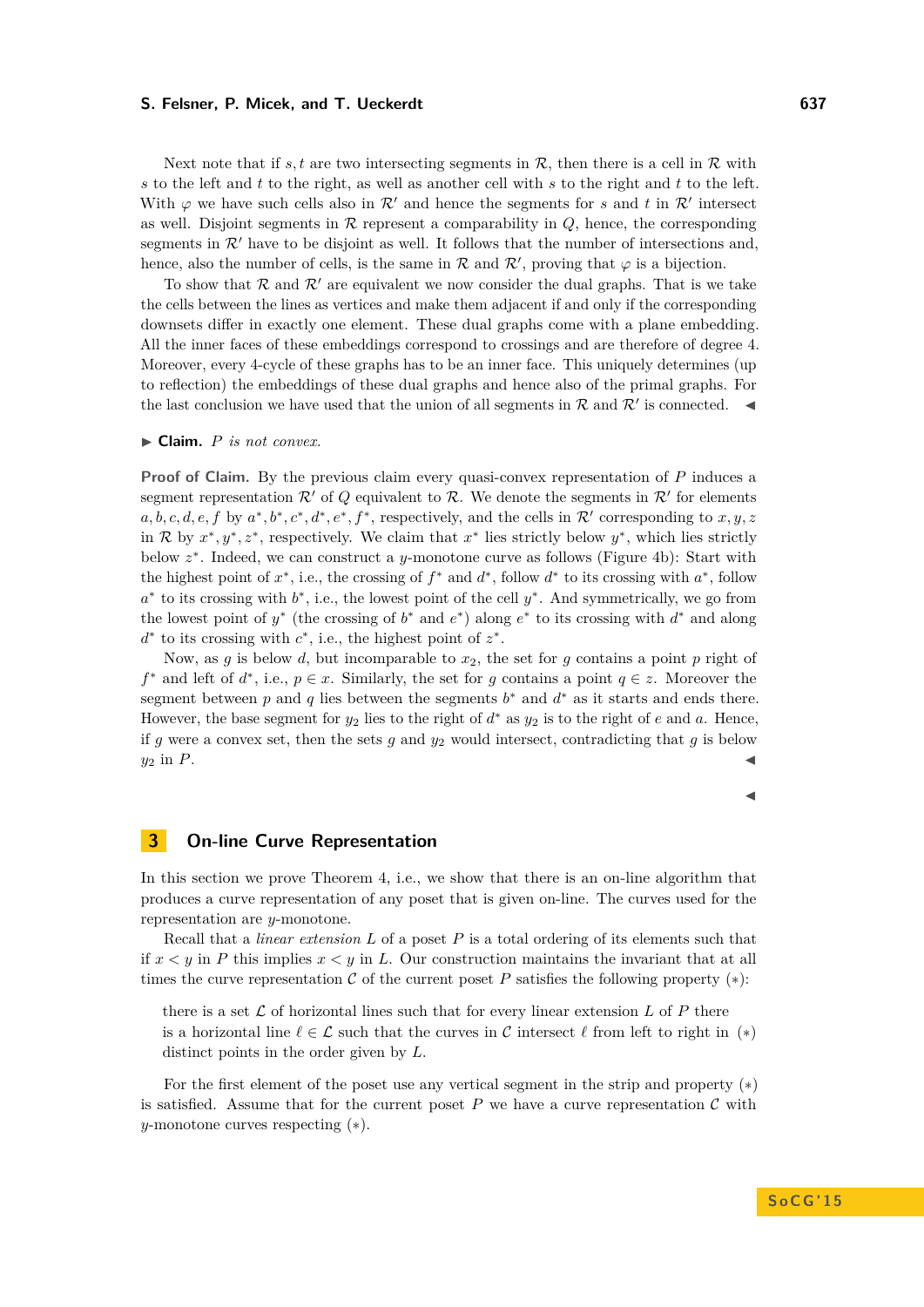<span id="page-8-0"></span>

**Figure 5** Constructing the curve for a new element *x* by using segments within *ε*-tubes for each  $\ell \in \mathcal{L}$ . Dashed horizontal lines correspond to the lines in  $\mathcal{L}_{P \cup \{x\}}$ .

Let  $x$  be a new element extending  $P$ . The elements of  $P$  are partitioned into the upset  $U(x) = \{y : x < y\}$ , the downset  $D(x) = \{y : y < x\}$ , and the set  $I(x) = \{y : x||y\}$  of incomparable elements. Let S be the union of all points in the strip between  $\ell^1$  and  $\ell^2$  that lie strictly to the left of all curves in  $U(x)$  and strictly to the right of all curves in  $D(x)$ . Note that *S* is *y*-monotone (its intersection with any horizontal line is connected),  $S \cap \ell^i \neq \emptyset$ for  $i = 1, 2$ , and that *S* is connected since each curve in  $U(x)$  lies completely to the right of each curve in  $D(x)$ . This implies that for any two points  $p, q \in S$  with distinct *y*-coordinates there is a *y*-monotone curve connecting *p* and *q* inside of *S*.

We use the set  $\mathcal L$  to draw the curve for  $x$  as follows:

- Choose  $\varepsilon > 0$  small enough so that within the  $\varepsilon$ -tube  $\ell_{\varepsilon}$  of any line  $\ell \in \mathcal{L}$  no two curves m. get closer than *ε*.
- For each line  $\ell \in \mathcal{L}$  choose two points  $q_{\ell}, p_{\ell} \in \ell_{\varepsilon} \cap S$  such that  $q_{\ell}$  is above  $\ell$  and has  $\blacksquare$ distance at most  $\varepsilon$  to the left boundary of *S* while  $p_\ell$  is below  $\ell$  and has distance at most *ε* to the right boundary of *S*. Draw a segment from  $p_\ell$  to  $q_\ell$ .
- If  $\ell$  and  $\ell'$  are consecutive in  $\mathcal L$  with  $\ell$  below  $\ell'$ , then we connect  $q_\ell$  and  $p_{\ell'}$  by a *y*-monotone m. curve in *S*. We also connect the lowest *p* and the highest *q* by *y*-monotone curves in *S* to  $\ell^1$  and  $\ell^2$  respectively.
- The curve of *x* is the union of the segments  $\overline{p_{\ell}q_{\ell}}$  and the connecting curves.

Figure [5](#page-8-0) illustrates the construction.

We claim that the curve representation of  $P$  together with the curve of  $x$  has property  $(*)$ . Let  $L = (\ldots, a, x, b, \ldots)$  be an arbitrary linear extension of  $P \cup \{x\}$  and let  $L^x = (\ldots, a, b, \ldots)$ be the linear extension of *P* obtained from *L* by omitting *x*. Let  $\ell^x \in \mathcal{L}$  be the horizontal line corresponding to  $L^x$ . Within the *ε*-tube of  $\ell^x$  the segment  $\overline{p_{\ell^x}q_{\ell^x}}$  contains a subsegment  $\overline{\rho_a \rho_b}$  where  $\rho_a$  is a point  $\varepsilon$  to the right of the curve of *a* and  $\rho_b$  is a point  $\varepsilon$  to the left of the curve of *b*. The horizontal line  $\ell$  containing the point  $\frac{\rho_a + \rho_b}{2}$  is a line representing *L* in  $P \cup \{x\}$ . This proves property (\*) for the extended collection of curves.

The comparabilities in the intersection of all linear extensions of  $P \cup \{x\}$  are exactly the comparabilities of  $P \cup \{x\}$ . Therefore, property (\*) implies that the curve of *x* is intersecting the curves of all elements of  $I(x)$ . Since the curve of x is in the region S it is to the right of all curves in  $D(x)$  and to the left of all curves in  $U(x)$ . Hence, the extended family of curves represents  $P \cup \{x\}.$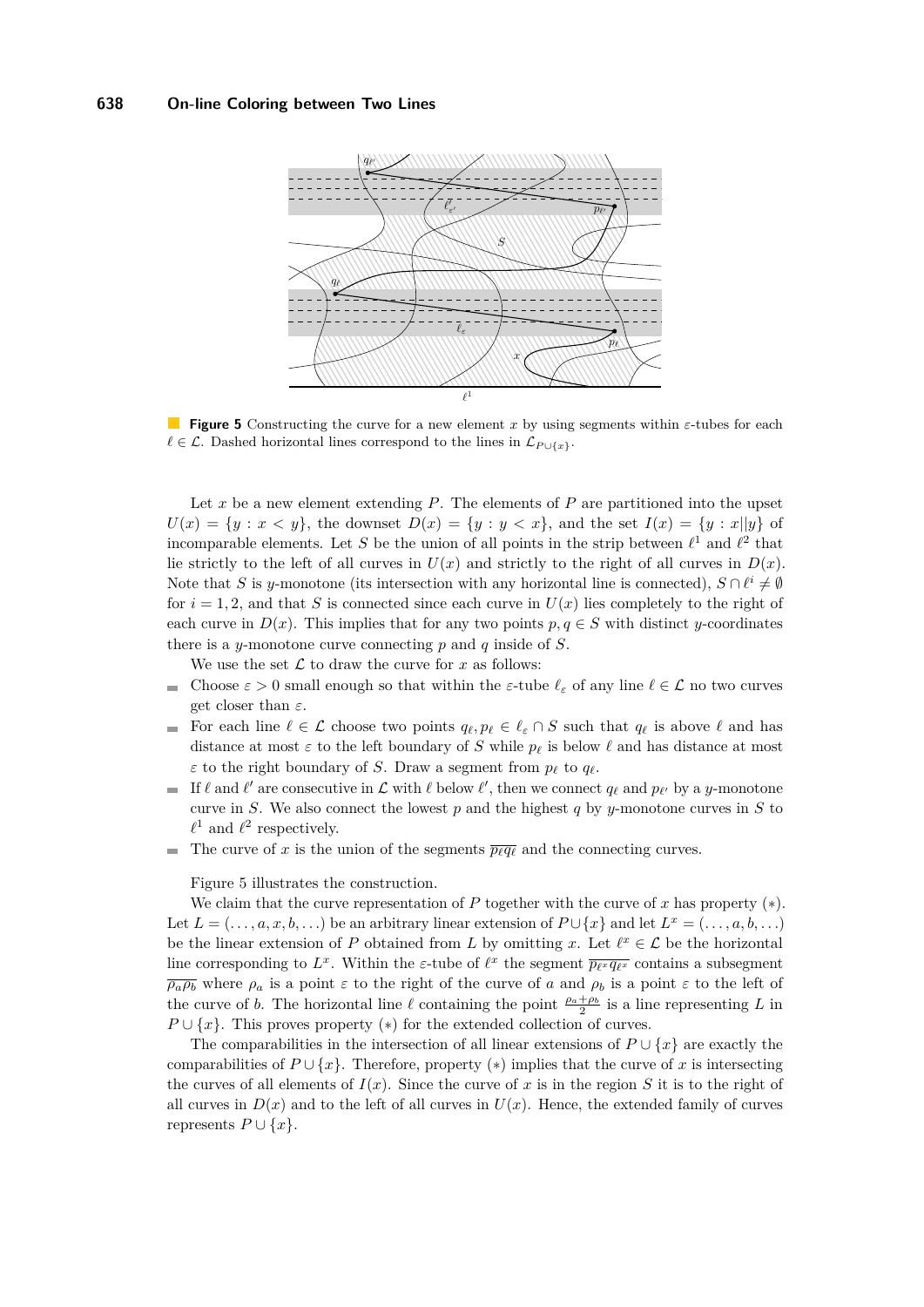<span id="page-9-0"></span>

**Figure 6** Strategy *S<sup>k</sup>* consists of two calls of strategy *Sk*−<sup>1</sup> and an addition of an extra segment *d*. Algorithm *A* unavoidably uses *k* colors on the segments intersecting  $v_1$  or on the segments intersecting *v*2.

## **4 Connected Sets Attached to a Line**

In this section we give the proof of Proposition [3.](#page-3-2) Actually, we prove a stronger statement by induction:

 $\triangleright$  **Claim.** *The adversary has a strategy*  $S_k$  *to create a family of segments attached to a horizontal line h with clique number at most* 2 *against any on-line coloring algorithm A such that there is a vertical line v with the properties:*

- **1.** *any two segments pierced by v are disjoint,*
- **2.** *every segment pierced by v is attached to h to the right of v,*
- **3.** *A uses at least k distinct colors on segments pierced by v.*

**Proof of Claim.** The strategy  $S_1$  only requires a single segment with negative slope. Now consider  $k \geq 2$ . Fix any on-line algorithm *A*. The strategy  $S_k$  goes as follows. First the adversary uses  $S_{k-1}$  to create a family of segments  $\mathcal{F}_1$  and a vertical line  $v_1$  piercing a set *V*<sub>1</sub> ⊆  $\mathcal{F}_1$  of pairwise disjoint segments on which *A* uses at least *k* − 1 colors. Define a rectangle *R* with bottom-side on  $h$ , the left-side in  $v_1$  and small enough such that the vertical line supported by the right-side is piercing the same subset  $V_1$  of  $\mathcal{F}_1$ , moreover R is disjoint from all the segments in  $\mathcal{F}_1$ . The adversary uses strategy  $S_{k-1}$  again, this time with the restriction that all the segments are contained in *R*. This creates a family  $\mathcal{F}_2$  and a vertical line  $v_2$  piercing a set  $V_2 \subseteq \mathcal{F}_2$  of pairwise disjoint segments on which *A* uses at least  $k-1$ colors. By construction segments from  $\mathcal{F}_1$  and  $\mathcal{F}_2$  are pairwise disjoint. From the definition of *R* it follows that line  $v_2$  intersects all the segments in  $V_1$  and no other segments from  $\mathcal{F}_1$ . Strategy  $S_k$  is completed with the creation of one additional segment *d* such that *d* is attached between  $v_1$  and  $v_2$ , *d* is intersecting all the segments in  $V_2$  and the vertical line  $v_1$ but it intersects none of the segments in  $V_1$  (see Figure [6\)](#page-9-0).

If *A* uses at least *k* distinct colors on  $V_1 \cup V_2$  then  $v_2$  is the vertical line witnessing the invariant. Otherwise A uses exactly the same set of  $k-1$  colors on  $V_1$  and  $V_2$  and since segment  $d$  intersects all segments in  $V_1$  it must be colored with a different color. Thus, the vertical line  $v_1$  intersecting  $V_1 \cup \{d\}$  intersects segments of at least *k* distinct colors.

## **5 Open problems**

In this concluding section we collect some open problems related to the results of this paper.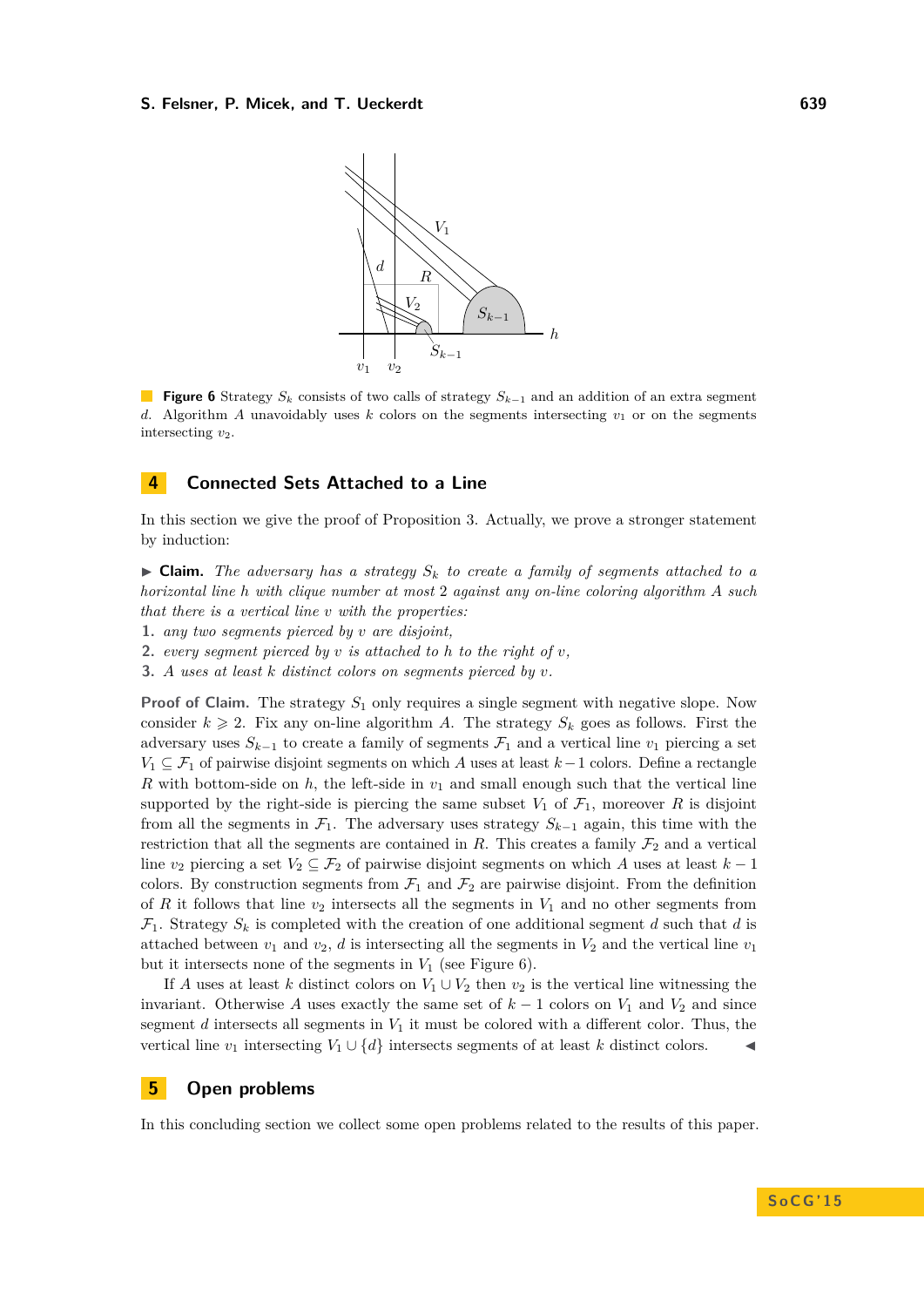## **640 On-line Coloring between Two Lines**

In Figure [1](#page-2-2) there are some classes of posets that contain interval orders and 2-dimensional orders and are contained in the class of convex orders. For on-line coloring of the cocomparability graphs of these classes (given with a representation) we have the algorithm from Theorem [1](#page-2-0) that uses  $O(\omega^3)$  colors.

**(1)** Find an on-line algorithm that only needs  $O(\omega^{\tau})$  ( $\tau < 3$ ) colors for coloring graphs in a class  $\mathcal G$  between 2-dimensional and convex. Interesting choices for  $\mathcal G$  would be trapezoid graphs, bounded tolerance graphs, triangle graphs (or simple triangle graphs; for the definition cf. [\[18\]](#page-11-11)).

By restricting the curves or the intersection pattern of curves spanned between two lines we obtain further classes of orders which are nested between 2-dimensional orders and the class of all orders. We define *k-bend orders* by restricting the number of bends of the polygonal curves representing the elements to  $k$ . Clearly, every  $k+2$  dimensional order is a  $k$ -bend order. We define *k-simple orders* by restricting the number of intersections of pairs of curves representing elements of the order to *k*.

**(2)** Find on-line algorithms that only need polynomially many colors for coloring cocomparability graphs of 2-simple or 1-bend orders when a representation is given.

Another direction would be the study of recognition complexity. Meanwhile the recognition complexity for all classes shown in Figure [1,](#page-2-2) except convex orders, has been determined (see [\[18\]](#page-11-11)).

**(3)** Determine the recognition complexity for convex orders.

We think that the determination of the recognition complexity of 2-simple orders and 1-bend orders are also interesting problems.

#### **References**

- <span id="page-10-3"></span>**1** Bartłomiej Bosek, Stefan Felsner, Kamil Kloch, Tomasz Krawczyk, Grzegorz Matecki, and Piotr Micek. On-line chain partitions of orders: a survey. *Order*, 29(1):49–73, 2012.
- <span id="page-10-2"></span>**2** Bartłomiej Bosek, Henry A. Kierstead, Tomasz Krawczyk, Grzegorz Matecki, and Matthew E Smith. An improved subexponential bound for on-line chain partitioning. arXiv preprint arXiv:1410.3247, 2014.
- <span id="page-10-1"></span>**3** Bartłomiej Bosek and Tomasz Krawczyk. The sub-exponential upper bound for on-line chain partitioning. In *2010 IEEE 51st Annual Symposium on Foundations of Computer Science FOCS 2010*, pages 347–354. IEEE Computer Soc., Los Alamitos, CA, 2010.
- <span id="page-10-7"></span>**4** Bartlomiej Bosek, Tomasz Krawczyk, and Edward Szczypka. First-Fit algorithm for the on-line chain partitioning problem. *SIAM J. Discrete Math.*, 23(4):1992–1999, 2010.
- <span id="page-10-5"></span>**5** Derek G. Corneil and P. A. Kamula. Extensions of permutation and interval graphs. *Congr. Numer.*, 58:267–275, 1987. Eighteenth Southeastern International Conference on Combinatorics, Graph Theory, and Computing (Boca Raton, Fla., 1987).
- <span id="page-10-6"></span>**6** Ido Dagan, Martin Charles Golumbic, and Ron Yair Pinter. Trapezoid graphs and their coloring. *Discrete Appl. Math.*, 21(1):35–46, 1988.
- <span id="page-10-8"></span>**7** Vida Dujmović, Gwenaël Joret, and David R. Wood. An improved bound for First-Fit on posets without two long incomparable chains. *SIAM J. Discrete Math.*, 26(3):1068–1075, 2012.
- <span id="page-10-0"></span>**8** Thomas Erlebach and Jiri Fiala. On-line coloring of geometric intersection graphs. *Comput. Geom.*, 23(2):243–255, 2002.
- <span id="page-10-4"></span>**9** Martin Charles Golumbic and Clyde L. Monma. A generalization of interval graphs with tolerances. In *Proceedings of the thirteenth Southeastern conference on combinatorics, graph theory and computing (Boca Raton, Fla., 1982)*, volume 35, pages 321–331, 1982.